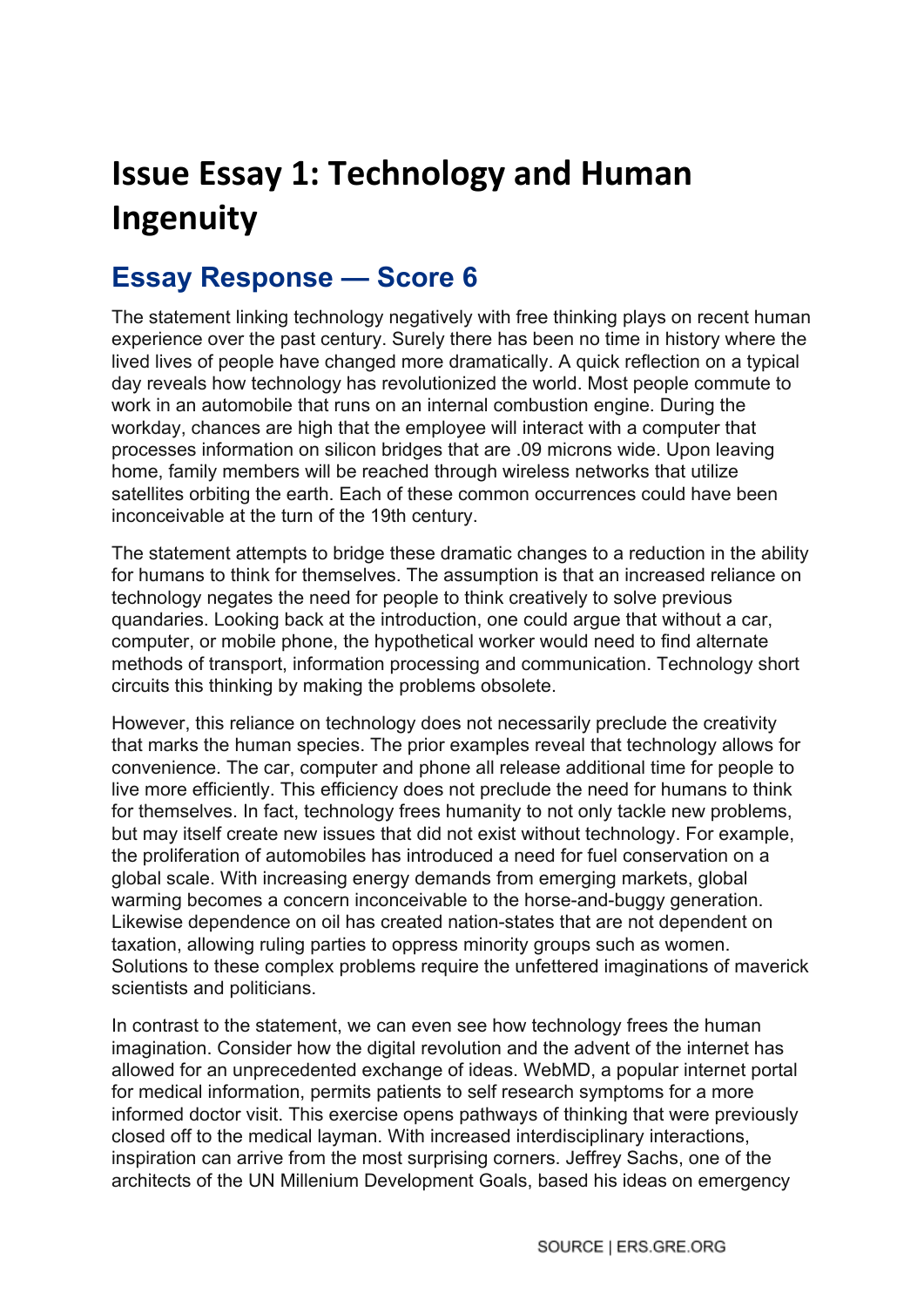care triage techniques. The unlikely marriage of economics and medicine has healed tense, hyperinflation environments from South America to Eastern Europe.

This last example provides the most hope in how technology actually provides hope to the future of humanity. By increasing our reliance on technology, impossible goals can now be achieved. Consider how the late 20th century witnessed the complete elimination of smallpox. This disease had ravaged the human race since prehistorical days, and yet with the technology of vaccines, free thinking humans dared to imagine a world free of smallpox. Using technology, battle plans were drawn out, and smallpox was systematically targeted and eradicated.

Technology will always mark the human experience, from the discovery of fire to the implementation of nanotechnology. Given the history of the human race, there will be no limit to the number of problems, both new and old, for us to tackle. There is no need to retreat to a Luddite attitude to new things, but rather embrace a hopeful posture to the possibilities that technology provides for new avenues of human imagination.

### Rater Commentary for Essay Response — Score 6

The author of this essay stakes out a clear and insightful position on the issue and follows the specific instructions by presenting reasons to support that position. The essay cogently argues that technology does not decrease our ability to think for ourselves, but merely provides "additional time for people to live more efficiently." In fact, the problems that have developed alongside the growth of technology (pollution, political unrest in oil-producing nations) actually call for more creative thinking, not less.

In further examples, the essay shows how technology allows for the linking of ideas that may never have been connected in the past (like medicine and economic models), pushing people to think in new ways. Examples are persuasive and fully developed; reasoning is logically sound and well supported.

Ideas in the essay are connected logically, with effective transitions used both between paragraphs ("However" or "In contrast to the statement") and within paragraphs. Sentence structure is varied and complex and the essay clearly demonstrates facility with the "conventions of standard written English (i.e., grammar, usage and mechanics)," with only minor errors appearing. Thus, this essay meets all the requirements for receiving a top score, a 6.

# **Essay Response — Score 5**

Surely many of us have expressed the following sentiment, or some variation on it, during our daily commutes to work: "People are getting so stupid these days!" Surrounded as we are by striding and strident automatons with cell phones glued to their ears, PDA's gripped in their palms, and omniscient, omnipresent CNN gleaming in their eyeballs, it's tempting to believe that technology has isolated and infantilized us, essentally transforming us into dependent, conformist morons best equipped to sideswip one another in our SUV's.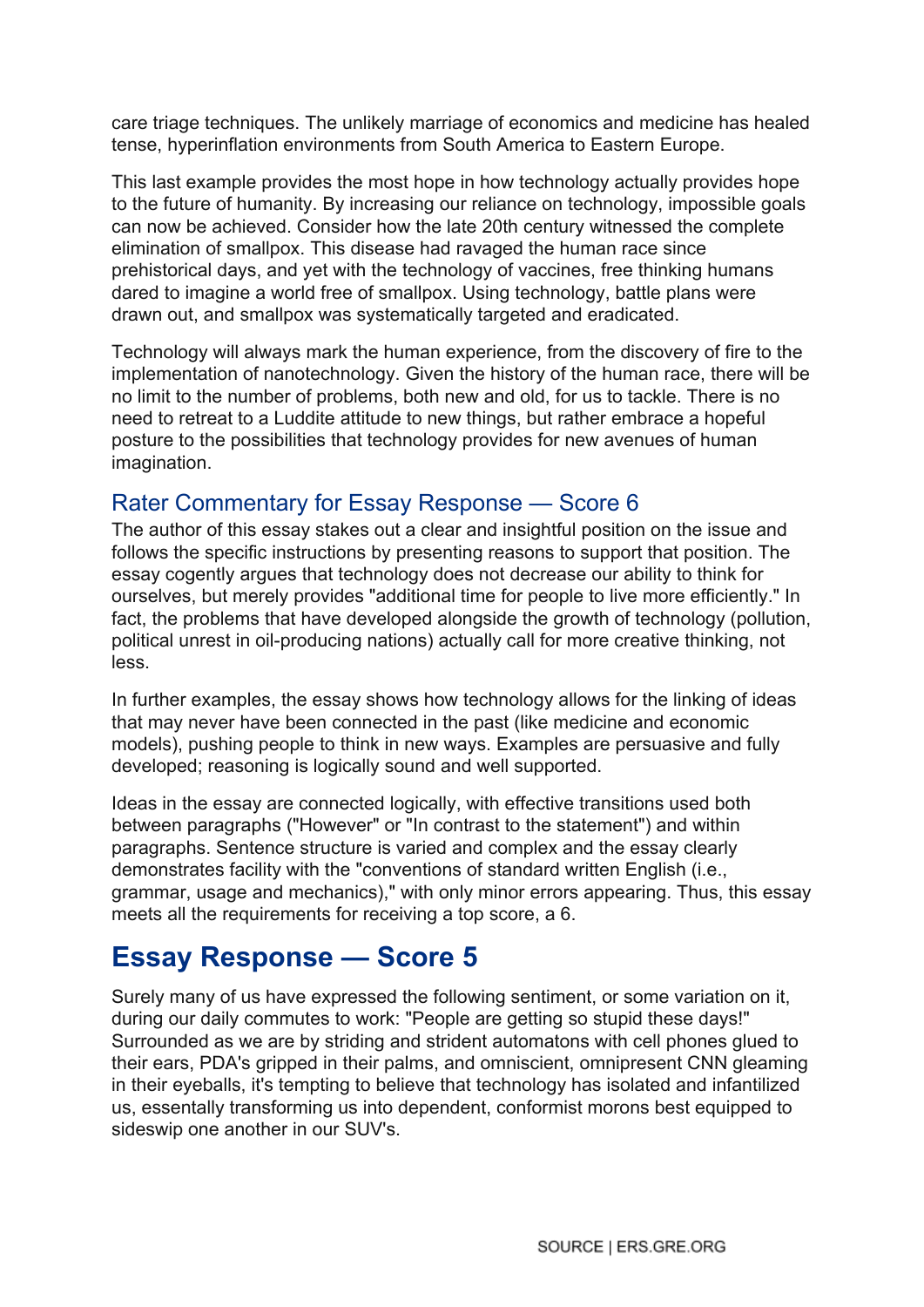Furthermore, hanging around with the younger, pre-commute generation, whom tech-savviness seems to have rendered lethal, is even less reassuring. With "Teen People" style trends shooting through the air from tiger-striped PDA to zebra-striped PDA, and with the latest starlet gossip zipping from juicy Blackberry to teeny, turbo-charged cell phone, technology seems to support young people's worst tendencies to follow the crowd. Indeed, they have seemingly evolved into intergalactic conformity police. After all, today's tech-aided teens are, courtesy of authentic, hands-on video games, literally trained to kill; courtesy of chat and instant text messaging, they have their own language; they even have tiny cameras to efficiently photodocument your fashion blunders! Is this adolescence, or paparazzi terrorist training camp?

With all this evidence, it's easy to believe that tech trends and the incorporation of technological wizardry into our everyday lives have served mostly to enforce conformity, promote dependence, heighten comsumerism and materialism, and generally create a culture that values self-absorption and personal entitlement over cooperation and collaboration. However, I argue that we are merely in the inchoate stages of learning to live with technology while still loving one another. After all, even given the examples provided earlier in this essay, it seems clear that technology hasn't impaired our thinking and problem-solving capacities. Certainly it has incapacitated our behavior and manners; certainly our values have taken a severe blow. However, we are inarguably more efficient in our badness these days. We're effective worker bees of ineffectiveness!

If T\technology has so increased our senses of self-efficacy that we can become veritable agents of the awful, virtual CEO's of selfishness, certainly it can be beneficial. Harnessed correctly, technology can improve our ability to think and act for ourselves. The first challenge is to figure out how to provide technology users with some direly-needed direction.

### Rater Commentary for Essay Response — Score 5

The language of this essay clearly illustrates both its strengths and weaknesses. The flowery and sometimes uncannily keen descriptions are often used to powerful effect, but at other times, the writing is awkward and the comparisons somewhat strained. See, for example, the ungainly sequence of independent clauses in the second-to-last sentence of paragraph 2 ("After all, today's tech-aided teens ...").

There is consistent evidence of facility with syntax and complex vocabulary ("Surrounded as we are by striding and strident automatons with cell phones glued to their ears, PDA's gripped in their palms, and omniscient, omnipresent CNN gleaming in their eyeballs, it's tempting to believe..."). However, such lucid prose is sometimes countered by an over-reliance on abstractions and reasoning that is not entirely effective. For example, what does the fact that video games "literally train [teens] to kill" have to do with the use or deterioration of thinking abilities? On the whole, however, the response develops its ideas about the ways that technology can promote isolation and conformity with well-chosen examples, even if its ideas about the positive effects of technology are less successfully realized.

Because this essay provides generally thoughtful analysis and takes a complex approach to the issue (arguing, in effect, that technology neither enhances nor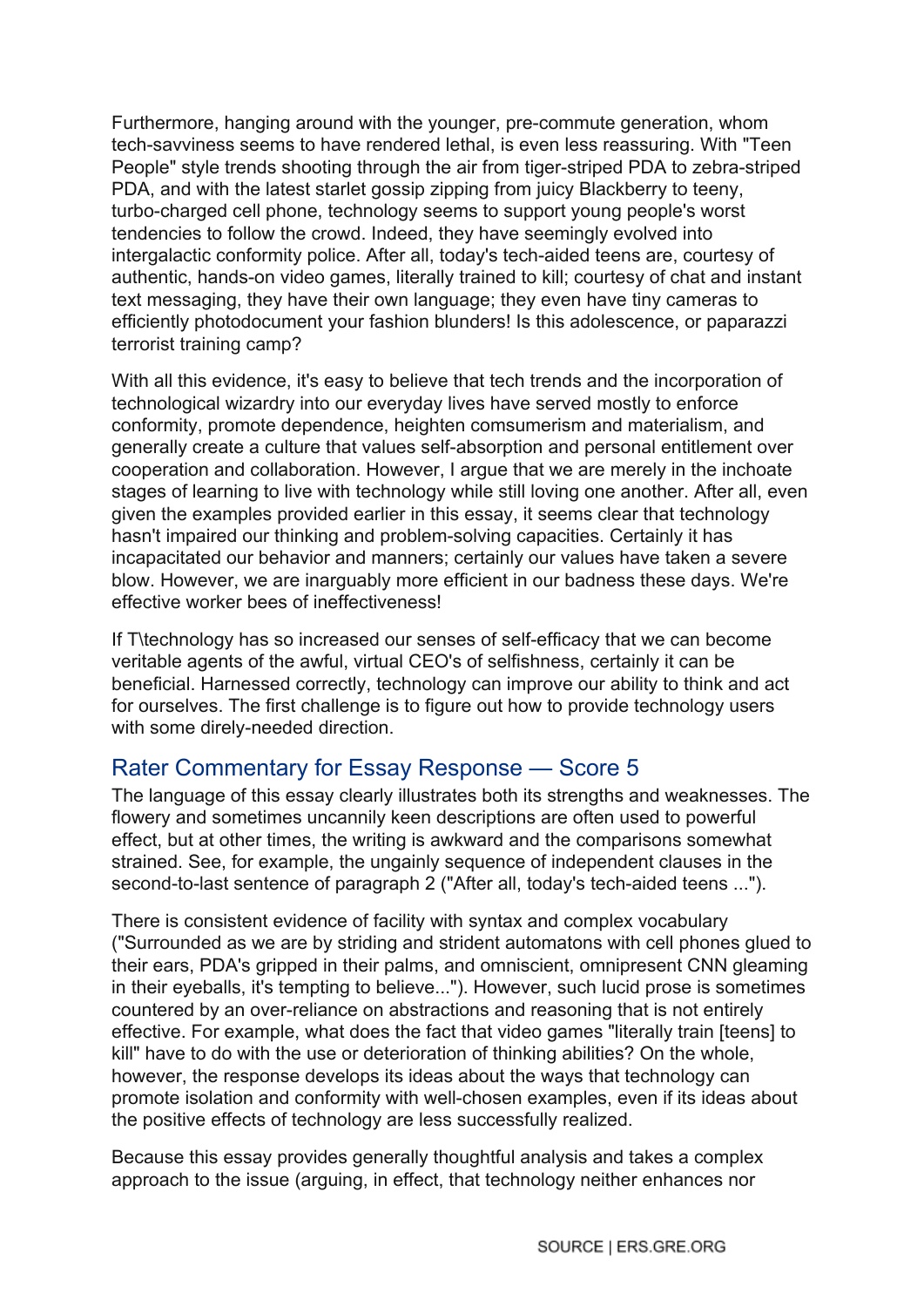reduces our ability to think for ourselves, but can do one or the other, depending on the user) and because the author makes use of "appropriate vocabulary and sentence variety," a score of 5 is appropriate.

### **Essay Response — Score 4**

In all actuality, I think it is more probable that our bodies will surely deteriorate long before our minds do in any significant amount. Who can't say that technology has made us lazier, but that's the key word, lazy, not stupid. The ever increasing amount of technology that we incorporate into our daily lives makes people think and learn every day, possibly more than ever before. Our abilities to think, learn, philosophize, etc. may even reach limits never dreamed of before by average people. Using technology to solve problems will continue to help us realize our potential as a human race.

If you think about it, using technology to solve more complicating problems gives humans a chance to expand their thinking and learning, opening up whole new worlds for many people. Many of these people are glad for the chance to expand their horizons by learning more, going to new places, and trying new things. If it wasn't for the invention of new technological devices, I wouldn't be sitting at this computer trying to philosophize about technology. It would be extremely hard for children in much poorer countries to learn and think for themselves with out the invention of the internet. Think what an impact the printing press, a technologically superior mackine at the time, had on the ability of the human race to learn and think.

Right now we are seeing a golden age of technology, using it all the time during our every day lives. When we get up there's instant coffee and the microwave and all these great things that help us get ready for our day. But we aren't allowing our minds to deteriorate by using them, we are only making things easier for ourselves and saving time for other important things in our days. Going off to school or work in our cars instead of a horse and buggy. Think of the brain power and genius that was used to come up with that single invention that has changed the way we move across this globe.

Using technology to solve our continually more complicated problems as a human race is definately a good thing. Our ability to think for ourselves isn't deteriorating, it's continuing to grow, moving on to higher though functions and more ingenious ideas. The ability to use what technology we have is an example

### Rater Commentary for Essay Response — Score 4

This essay meets all the criteria of a level-4 essay. The writer develops a clear position ("Using technology to solve problems will continue to help us realize our potential as a human race"). The position is then developed with relevant reasons ("using technology to solve more complicat[ed] problems gives humans a chance to expand their thinking and learning" and "we are seeing a golden age of technology").

Point 1, "using technology," is supported with the simple but relevant notion that technology allows us access to information and abilities to which we would not normally have access. Similarly, point 2, the "golden age," is supported by the basic description of our technologically saturated social condition. Though the overall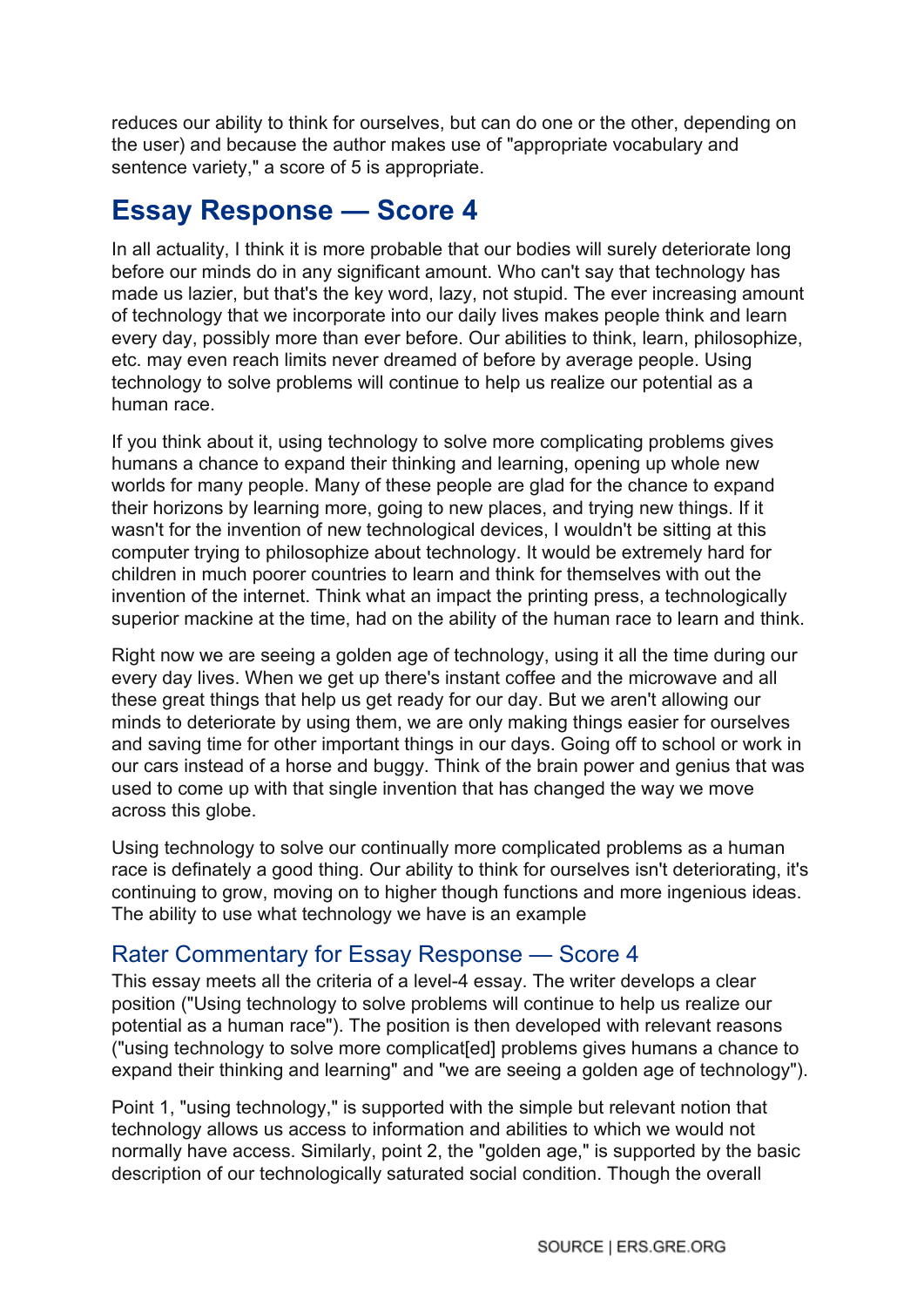development and organization of the essay does suffer from an occasional misdirection (see paragraph 3's abrupt progression from coffee pots to the benefits of technology to cars), the essay as a whole flows smoothly and logically from one idea to the next.

It is useful to compare this essay to the level-3 essay presented next. Though both essays entail some surface-level discussion and often fail to probe deeply into the issue, this writer does take the analysis a step further. In paragraph 2, the distinction between this essay and the next one (the level-3 response) can most clearly be seen. To support the notion that advances in technology actually help increase thinking ability, the writer draws a clever parallel between the promise of modern, sophisticated technology (computer) and the actual "impact" of equally "promising" and pervasive technologies of the past (printing press).

Like the analysis, the language in this essay clearly meets the requirements for a score of 4. The writer displays sufficient control of language and the conventions of standard written English. The preponderance of mistakes are of a cosmetic nature ("trying to solve more complicating problems."). In general, these errors are minor and do not interfere with the clarity of the ideas being presented.

## **Essay Response — Score 3**

There is no current proof that advancing technology will deteriorate the ability of humans to think. On the contrary, advancements in technology had advanced our vast knowledge in many fields, opening opportunities for further understanding and achievement. For example, the problem of dibilitating illnesses and diseases such as alzheimer's disease is slowing being solved by the technological advancements in stem cell research. The future ability of growing new brain cells and the possibility to reverse the onset of alzheimer's is now becoming a reality. This shows our initiative as humans to better our health demonstrates greater ability of humans to think.

One aspect where the ability of humans may initially be seen as an example of deteriorating minds is the use of internet and cell phones. In the past humans had to seek out information in many different enviroments and aspects of life. Now humans can sit in a chair and type anything into a computer and get an answer. Our reliance on this type of technology can be detrimental if not regulated and regularily substituted for other information sources such as human interactions and hands on learning. I think if humans understand that we should not have such a reliance on computer technology, that we as a species will advance further by utilizing the opportunity of computer technology as well as the other sources of information outside of a computer. Supplementing our knowledge with internet access is surely a way for technology to solve problems while continually advancing the human race.

### Rater Commentary for Essay Response — Score 3

This essay never moves beyond a superficial discussion of the issue. The writer attempts to develop two points: that advancements in technology have progressed our knowledge in many fields and that supplementing rather than relying on technology is "surely a way for technology to solve problems while continually advancing the human race." Each point, then, is developed with relevant but insufficient evidence. In discussing the potential of technology to advance knowledge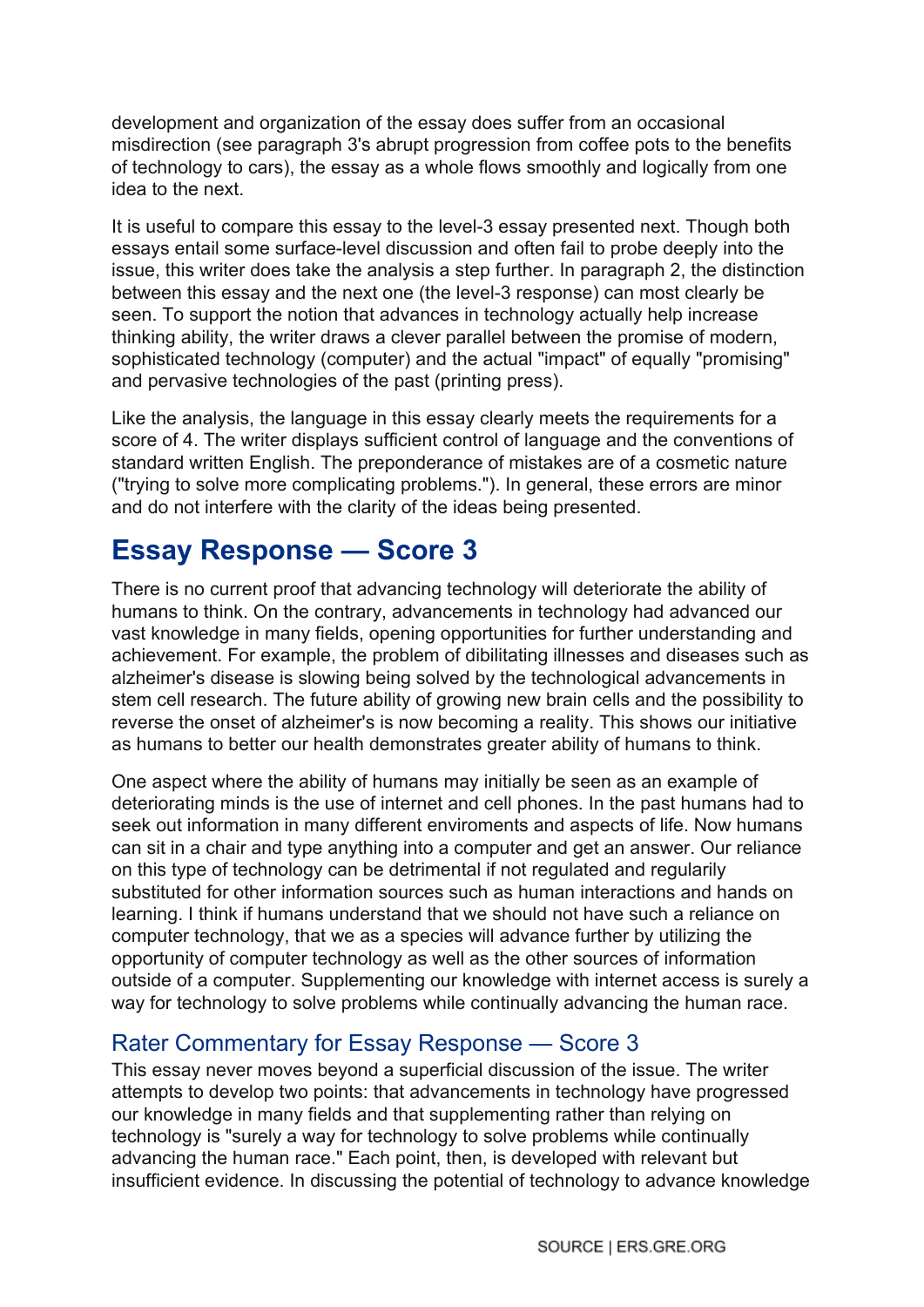in many fields (a broad subject, rife with possible examples), the writer uses only one limited and very brief example from a specific field (medicine and stem-cell research).

Development of the second point is hindered by a lack of specificity and organization. The writer creates what might be best described as an outline. The writer cites a need for regulation/supplementation and warns of the detriment of over-reliance upon technology. However, the explanation of both the problem and solution is vague and limited ("Our reliance ... can be detrimental. If humans understand that we should not have such a reliance ... we will advance further"). There is neither explanation of consequences nor clarification of what is meant by "supplementing." This second paragraph is a series of generalizations that are loosely connected and lack a much-needed grounding.

In the essay, there are some minor language errors and a few more serious flaws (e.g., "The future ability of growing new brain cells" or "One aspect where the ability of humans may initially be seen as an example of deteriorating minds"). Despite the accumulation of such flaws, the writer's meaning is generally clear. Thus, this essay earns a score of 3.

# **Essay Response — Score 2**

In recent centuries, humans have developed the technology very rapidly, and you may accept some merit of it, and you may see a distortion in society occured by it. To be lazy for human in some meaning is one of the fashion issues in thesedays. There are many symptoms and resons of it. However, I can not agree with the statement that the technology make humans to be reluctant to thinkng thoroughly.

Of course, you can see the phenomena of human laziness along with developed technology in some place. However, they would happen in specific condition, not general. What makes human to be laze of thinking is not merely technology, but the the tendency of human that they treat them as a magic stick and a black box. Not understanding the aims and theory of them couses the disapproval problems.

The most important thing to use the thechnology, regardless the new or old, is to comprehend the fundamental idea of them, and to adapt suit tech to tasks in need. Even if you recognize a method as a all-mighty and it is extremely over-spec to your needs, you can not see the result you want. In this procedure, humans have to consider as long as possible to acquire adequate functions. Therefore, humans can not escape from using their brain.

In addition, the technology as it is do not vain automatically, the is created by humans. Thus, the more developed tech and the more you want a convenient life, the more you think and emmit your creativity to breakthrough some banal method sarcastically.

Consequently, if you are not passive to the new tech, but offensive to it, you would not lose your ability to think deeply. Furthermore, you may improve the ability by adopting it.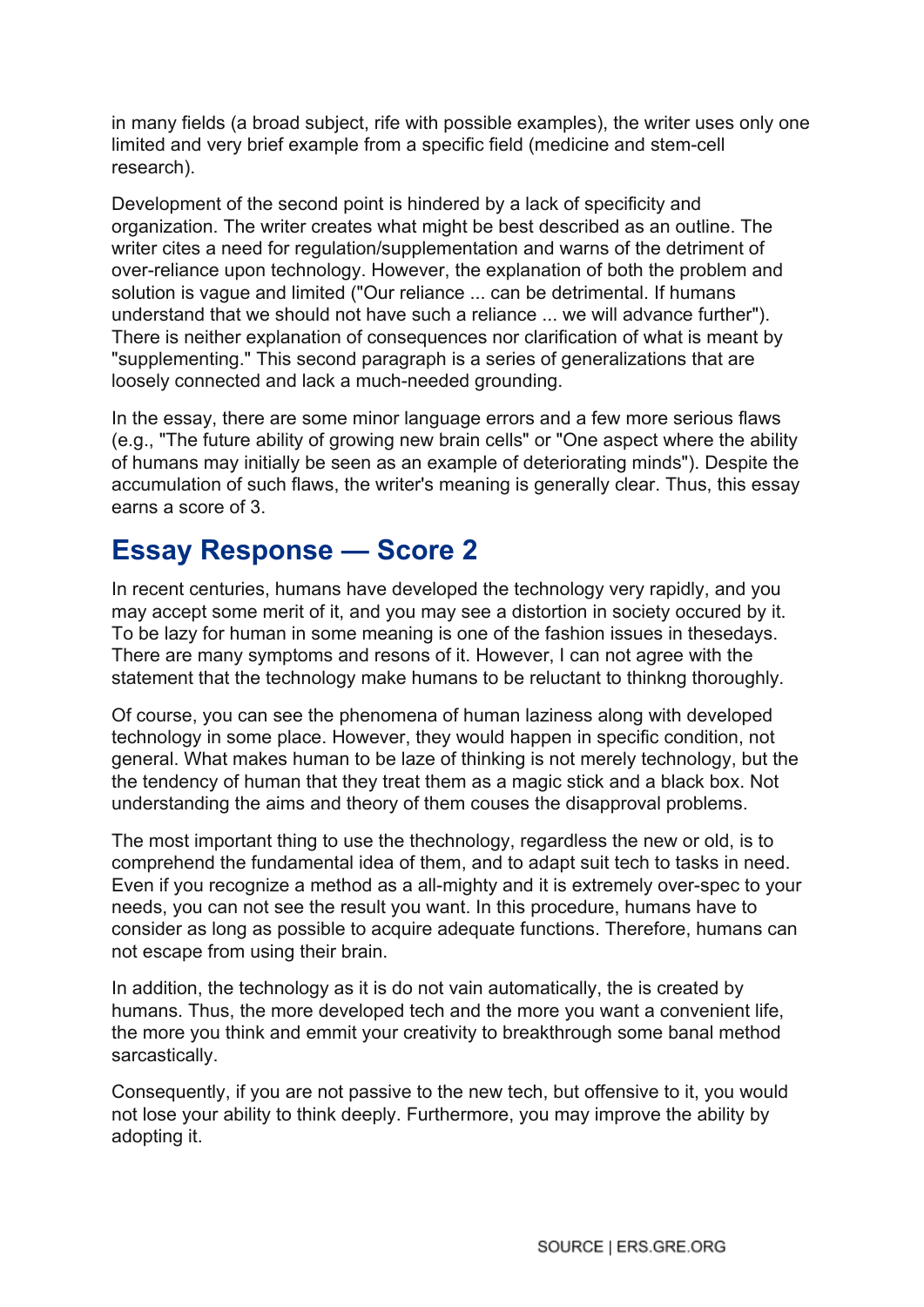### Rater Commentary for Essay Response — Score 2

The language of this essay is what most clearly links it to the score of 2. Amidst sporadic moments of clarity, this essay is marred by serious errors in grammar, usage and mechanics that often interfere with meaning. It is unclear what the writer means when he/she states, "To be lazy for human in some meaning is one of the fashion issues in thesedays," or "to adapt suit tech to tasks in need."

Despite such severe flaws, the writer has made an obvious attempt to respond to the prompt ("I can not agree with the statement that the technology make humans to be reluctant to thinking thoroughly") as well as an unclear attempt to support such an assertion ("Not understanding the aims and theory of them [technology] couses the disapproval problems" and "The most important thing to use the thechnology ... is to comprehend the fundamental idea of them"). On the whole, the essay displays a seriously flawed but not fundamentally deficient attempt to develop and support its claims.

(**Note:** In this specific case, the analysis is tied directly to the language. As the language falters, so too does the analysis.)

### **Essay Response — Score 1**

Humans have invented machines but they have forgot it and have started everything technically so clearly their thinking process is deterioating.

#### Rater Commentary for Essay Response — Score 1

The essay is clearly on topic, as evidenced by the writer's usage of the more significant terms from the prompt: "technically" (technologically), "humans," "thinking" (think) and "deteriorating" (deteriorate). Such usage is the only clear evidence of understanding. Meaning aside, the brevity of the essay (one sentence) clearly indicates the writer's inability to develop a response that follows the specific instructions given ("Discuss the extent to which you agree or disagree with the statement above and explain your reasoning for the position you take").

The language, too, is clearly level 1, as the sentence fails to achieve coherence. The coherent phrases in this one-sentence response are those tied to the prompt: "Humans have invented machines" and "their thinking process is deteriorating." Otherwise, the point being made is unintelligible.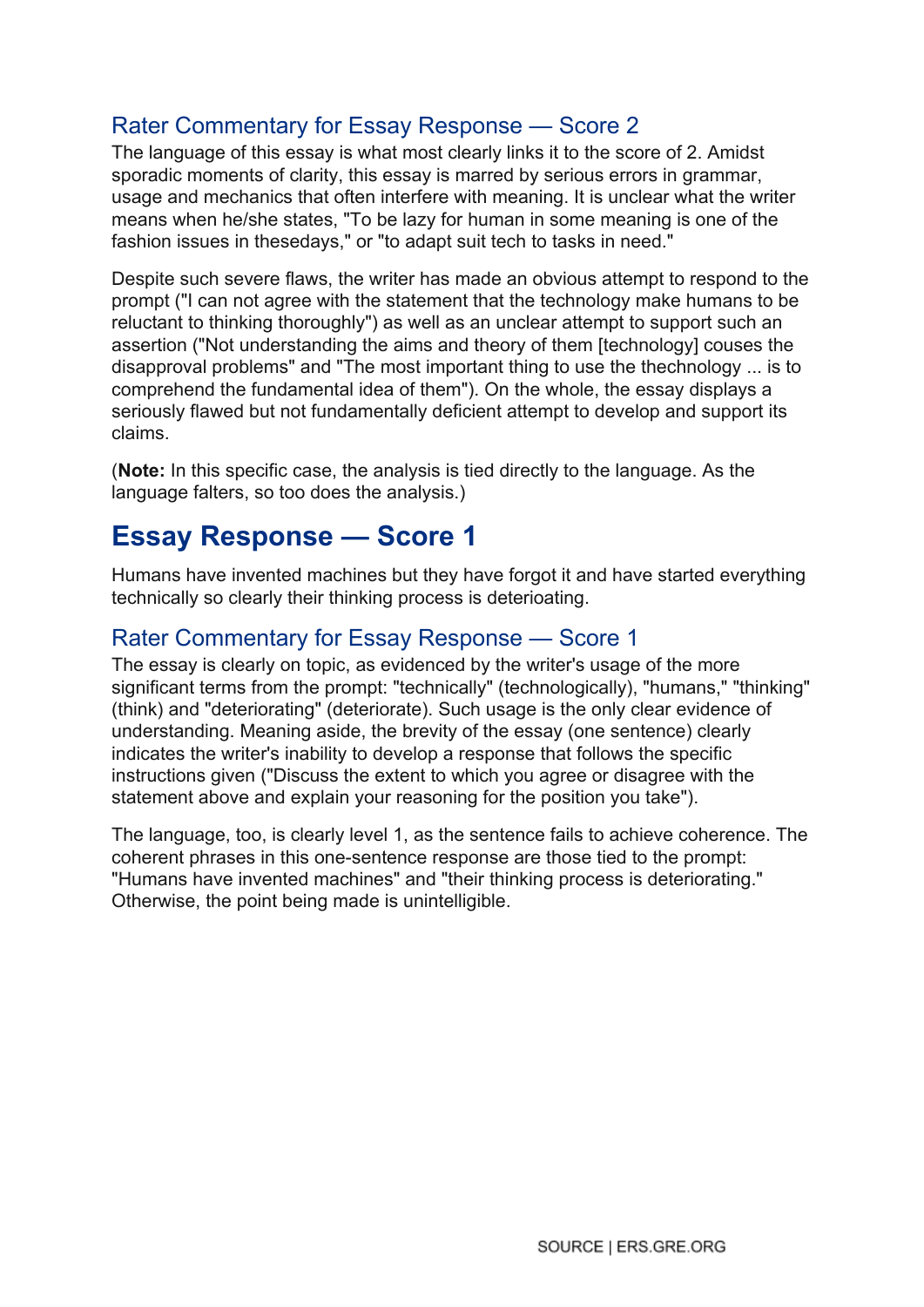# **Argument Essay 2: Mason City Riverside Recreation**

# **Essay Response — Score 6**

While it may be true that the Mason City government ought to devote more money to riverside recreational facilities, this author's argument does not make a cogent case for increased resources based on river use. It is easy to understand why city residents would want a cleaner river, but this argument is rife with holes and assumptions, and thus, not strong enough to lead to increased funding.

Citing surveys of city residents, the author reports city resident's love of water sports. It is not clear, however, the scope and validity of that survey. For example, the survey could have asked residents if they prefer using the river for water sports or would like to see a hydroelectric dam built, which may have swayed residents toward river sports. The sample may not have been representative of city residents, asking only those residents who live upon the river. The survey may have been 10 pages long, with 2 questions dedicated to river sports. We just do not know. Unless the survey is fully representative, valid, and reliable, it can not be used to effectively back the author's argument.

Additionally, the author implies that residents do not use the river for swimming, boating, and fishing, despite their professed interest, because the water is polluted and smelly. While a polluted, smelly river would likely cut down on river sports, a concrete connection between the resident's lack of river use and the river's current state is not effectively made. Though there have been complaints, we do not know if there have been numerous complaints from a wide range of people, or perhaps from one or two individuals who made numerous complaints. To strengthen his/her argument, the author would benefit from implementing a normed survey asking a wide range of residents why they do not currently use the river.

Building upon the implication that residents do not use the river due to the quality of the river's water and the smell, the author suggests that a river clean up will result in increased river usage. If the river's water quality and smell result from problems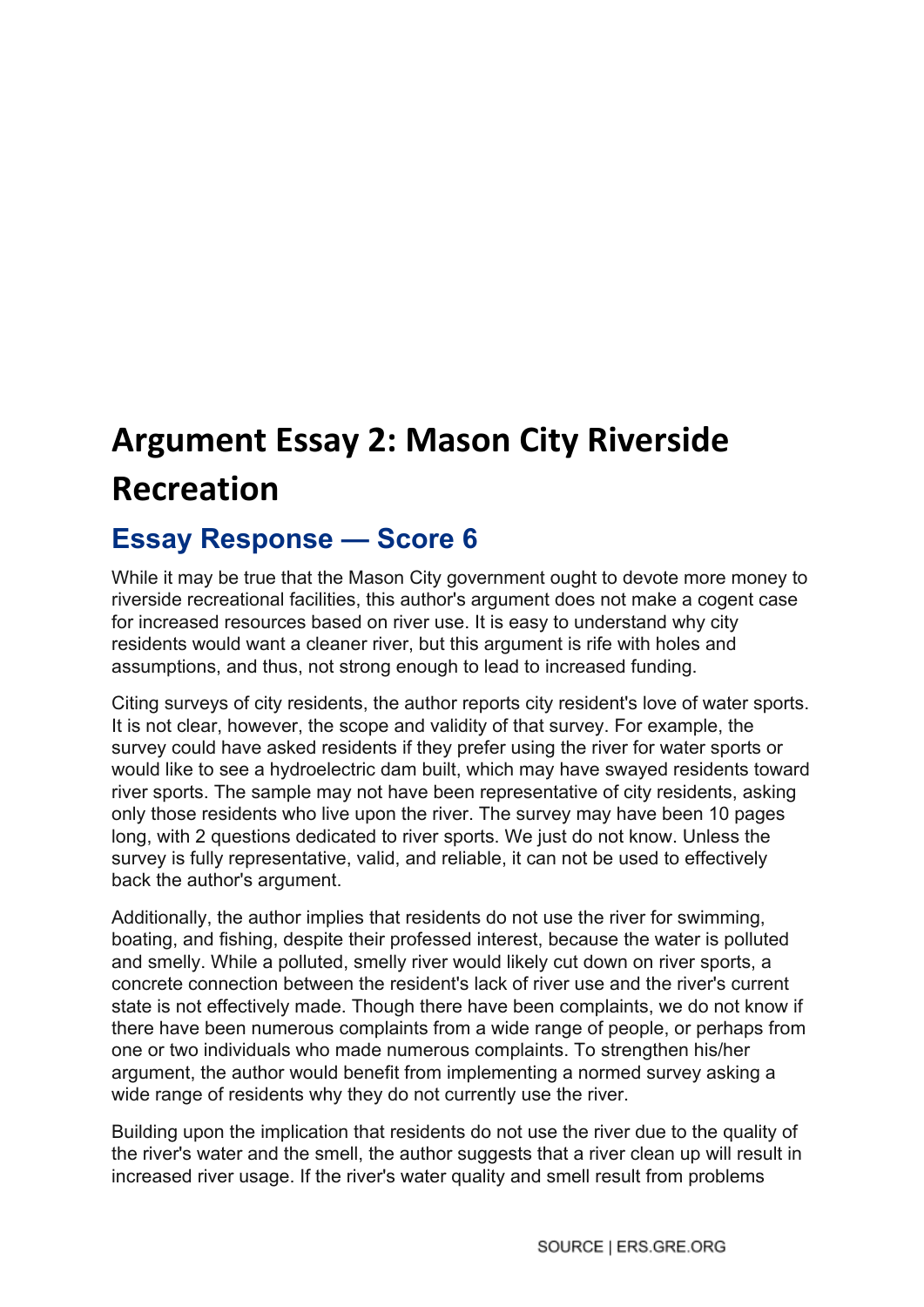which can be cleaned, this may be true. For example, if the decreased water quality and aroma is caused by pollution by factories along the river, this conceivably could be remedied. But if the quality and aroma results from the natural mineral deposits in the water or surrounding rock, this may not be true. There are some bodies of water which emit a strong smell of sulphur due to the geography of the area. This is not something likely to be afffected by a clean-up. Consequently, a river clean up may have no impact upon river usage. Regardless of whether the river's quality is able to be improved or not, the author does not effectively show a connection between water quality and river usage.

A clean, beautiful, safe river often adds to a city's property values, leads to increased tourism and revenue from those who come to take advantage of the river, and a better overall quality of life for residents. For these reasons, city government may decide to invest in improving riverside recreational facilities. However, this author's argument is not likely significantly persuade the city goverment to allocate increased funding.

### Rater Commentary for Essay Response — Score 6

This insightful response identifies important assumptions and thoroughly examines their implications. The essay shows that the proposal to spend more on riverside recreational facilities rests on three questionable assumptions, namely:

- that the survey provides a reliable basis for budget planning
- that the river's pollution and odor are the only reasons for its limited recreational use
- that efforts to clean the water and remove the odor will be successful

By showing that each assumption is highly suspect, this essay demonstrates the weakness of the entire argument. For example, paragraph 2 points out that the survey might not have used a representative sample, might have offered limited choices, and might have contained very few questions on water sports.

Paragraph 3 examines the tenuous connection between complaints and limited use of the river for recreation. Complaints about water quality and odor may be coming from only a few people and, even if such complaints are numerous, other completely different factors may be much more significant in reducing river usage. Finally, paragraph 4 explains that certain geologic features may prevent effective river clean-up. Details such as these provide compelling support.

In addition, careful organization ensures that each new point builds upon the previous ones. For example, note the clear transitions at the beginning of paragraphs 3 and 4, as well as the logical sequence of sentences within paragraphs (specifically paragraph 4).

Although this essay does contain minor errors, it still conveys ideas fluently. Note the effective word choices (e.g., "rife with . . . assumptions" and "may have swayed residents"). In addition, sentences are not merely varied; they also display skillful embedding of subordinate elements.

Since this response offers cogent examination of the argument and conveys meaning skillfully, it earns a score of 6.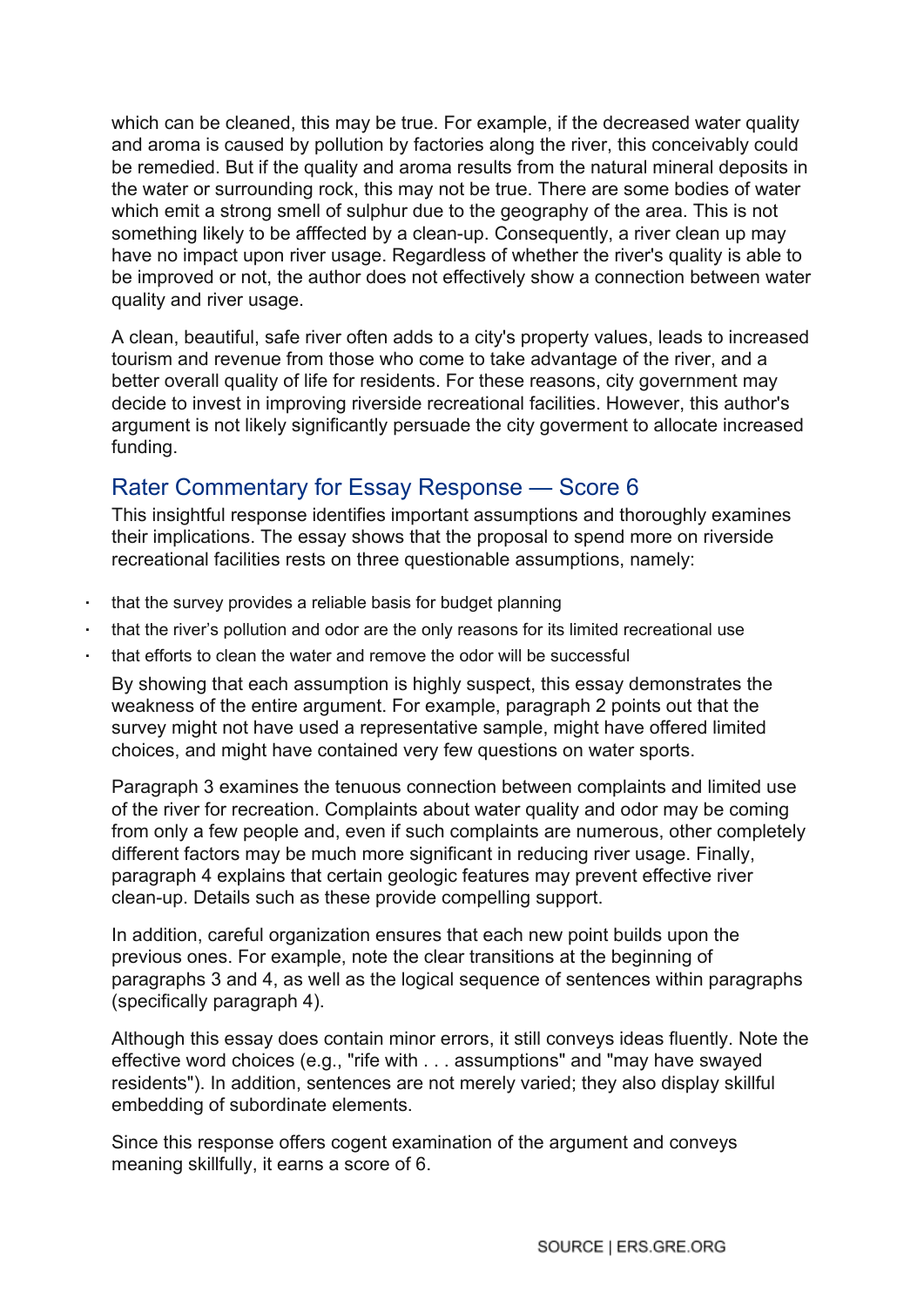# **Essay Response — Score 5**

The author of this proposal to increase the budget for Mason City riverside recreational facilities offers an interesting argument but to move forward on the proposal would definitely require more information and thought. While the correlations stated are logical and probable, there may be hidden factors that prevent the City from diverting resources to this project.

For example, consider the survey rankings among Mason City residents. The thought is that such high regard for water sports will translate into usage. But, survey responses can hardly be used as indicators of actual behavior. Many surveys conducted after the winter holidays reveal people who list exercise and weight loss as a top priority. Yet every profession does not equal a new gym membership. Even the wording of the survey results remain ambiguous and vague. While water sports may be among the residents' favorite activities, this allows for many other favorites. What remains unknown is the priorities of the general public. Do they favor these water sports above a softball field or soccer field? Are they willing to sacrifice the municipal golf course for better riverside facilities? Indeed the survey hardly provides enough information to discern future use of improved facilities.

Closely linked to the surveys is the bold assumption that a cleaner river will result in increased usage. While it is not illogical to expect some increase, at what level will people begin to use the river? The answer to this question requires a survey to find out the reasons our residents use or do not use the river. Is river water quality the primary limiting factor to usage or the lack of docks and piers? Are people more interested in water sports than the recreational activities that they are already engaged in? These questions will help the city government forecast how much river usage will increase and to assign a proportional increase to the budget.

Likewise, the author is optimistic regarding the state promise to clean the river. We need to hear the source of the voices and consider any ulterior motives. Is this a campaign year and the plans a campaign promise from the state representative? What is the timeline for the clean-up effort? Will the state fully fund this project? We can imagine the misuse of funds in renovating the riverside facilities only to watch the new buildings fall into dilapidation while the state drags the river clean-up.

Last, the author does not consider where these additional funds will be diverted from. The current budget situation must be assessed to determine if this increase can be afforded. In a sense, the City may not be willing to draw money away from other key projects from road improvements to schools and education. The author naively assumes that the money can simply appear without forethought on where it will come from.

Examining all the various angles and factors involved with improving riverside recreational facilities, the argument does not justify increasing the budget. While the proposal does highlight a possibility, more information is required to warrant any action.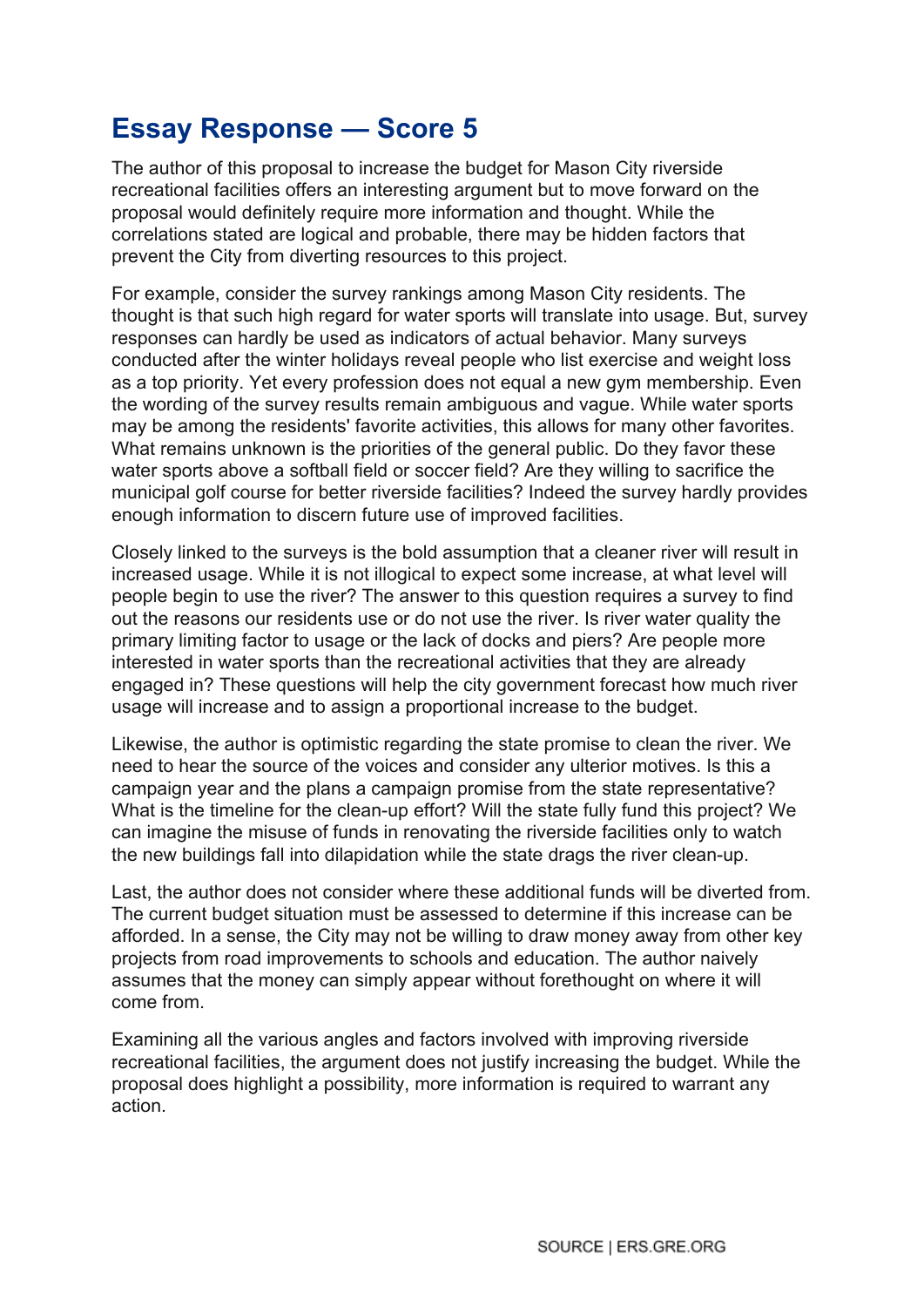### Rater Commentary for Essay Response — Score 5

Each paragraph in the body of this perceptive essay identifies and examines an unstated assumption that is crucial to the argument. The major assumptions discussed are:

- that a survey can accurately predict behavior
- that cleaning the river will, in itself, increase recreational usage
- that state plans to clean the river will actually be realized
- that Mason City can afford to spend more on riverside recreational facilities

Support within each paragraph is both thoughtful and thorough. For example, paragraph 2 points out vagueness in the wording of the survey: Even if water sports rank *among* the favorite recreational activities of Mason City residents, other sports may still be much more popular. Thus, if the first assumption proves unwarranted, the argument to fund riverside facilities — rather than soccer fields or golf courses becomes much weaker. Paragraph 4 considers several reasons why river clean-up plans may not be successful (the plans may be nothing more than campaign promises or funding may not be adequate). Thus, the weakness of the third assumption undermines the argument that river recreation will increase and riverside improvements will be needed at all.

Instead of dismissing each assumption in isolation, this response places them in a logical order and considers their connections. Note the appropriate transitions between and within paragraphs, clarifying the links among the assumptions (e.g., "Closely linked to the surveys …" or "The answer to this question requires...").

Along with strong development, this response also displays facility with language. Minor errors in punctuation are present, but word choices are apt and sentences suitably varied in pattern and length. The response uses a number of rhetorical questions, but the implied answers are always clear enough to support the points being made.

Thus, the response satisfies all requirements for a score of 5, but its development is not thorough or compelling enough for a 6.

### **Essay Response — Score 4**

The problem with the arguement is the assumption that if the Mason River were cleaned up, that people would use it for water sports and recreation. This is not necessarily true, as people may rank water sports among their favorite recreational activities, but that does not mean that those same people have the financial ability, time or equipment to pursue those interests.

However, even if the writer of the arguement is correct in assuming that the Mason River will be used more by the city's residents, the arguement does not say why the recreational facilities need more money. If recreational facilities already exist along the Mason River, why should the city allot more money to fund them? If the recreational facilities already in existence will be used more in the coming years,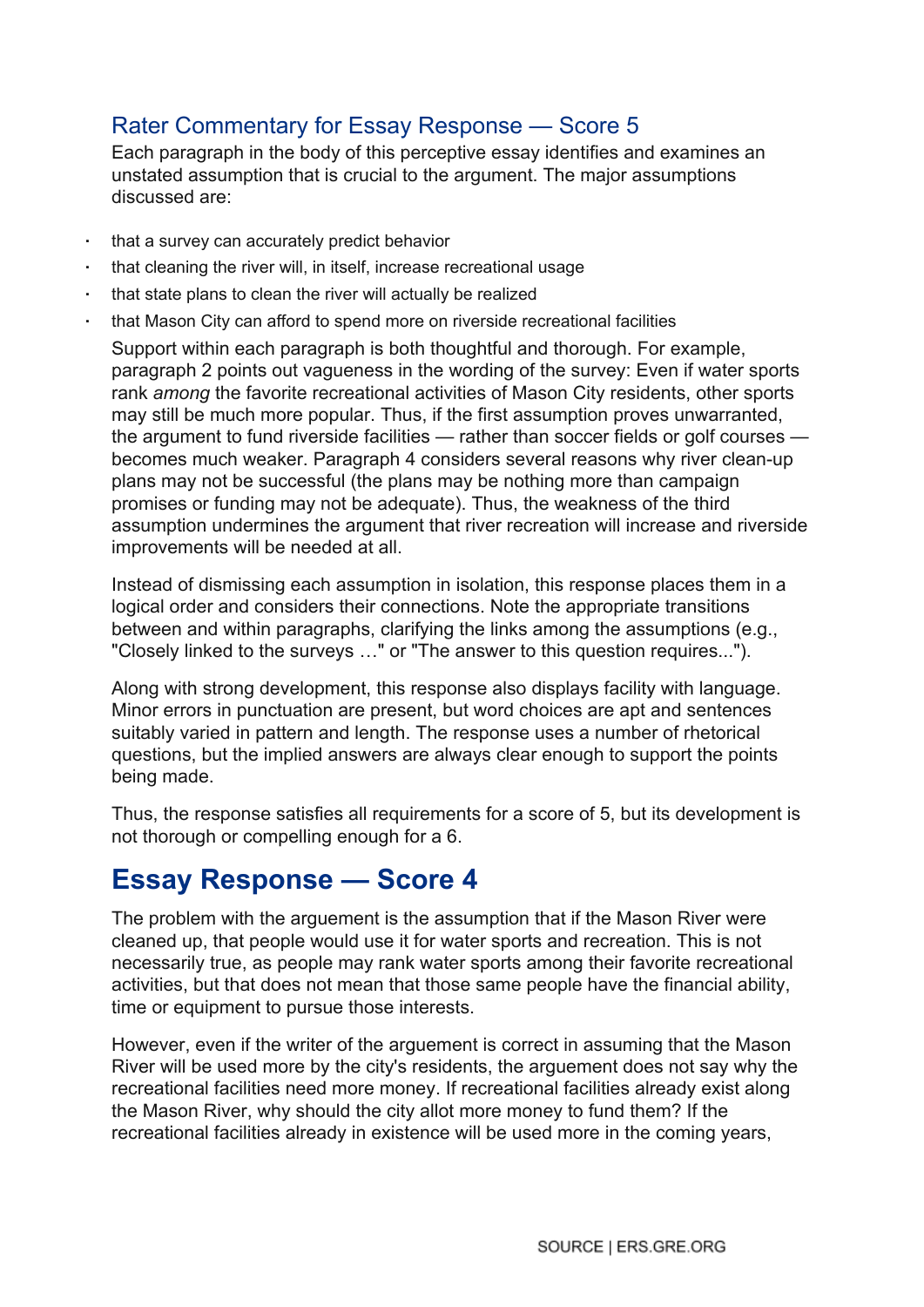then they will be making more money for themselves, eliminating the need for the city government to devote more money to them.

According to the arguement, the reason people are not using the Mason River for water sports is because of the smell and the quality of water, not because the recreational facilities are unacceptable.

If the city government alloted more money to the recreational facilities, then the budget is being cut from some other important city project. Also, if the assumptions proved unwarranted, and more people did not use the river for recreation, then much money has been wasted, not only the money for the recreational facilities, but also the money that was used to clean up the river to attract more people in the first place.

#### Rater Commentary for Essay Response — Score 4

This competent response identifies two unstated assumptions:

- that cleaning up the Mason River will lead to increased recreational use
- that existing facilities along the river need more funding

Paragraph 1 offers reasons why the first assumption is questionable (e.g., residents may not have the necessary time or money for water sports). Similarly, paragraphs 2 and 3 explain that riverside recreational facilities may already be adequate and may, in fact, produce additional income if usage increases. Thus, the response is adequately developed and satisfactorily organized to show how the argument depends on questionable assumptions.

However, this essay does not rise to a score of 5 because it fails to consider several other unstated assumptions (e.g., that the survey is reliable or that the efforts to clean the river will be successful). Furthermore, the final paragraph makes some extraneous, unsupported assertions of its own. Mason City may actually have a budget surplus so that cuts to other projects will not be necessary, and cleaning the river may provide other real benefits even if it is not used more for water sports.

This response is generally free of errors in grammar and usage and displays sufficient control of language to support a score of 4.

# **Essay Response — Score 3**

Surveys are created to speak for the people; however, surveys do not always speak for the whole community. A survey completed by Mason City residents concluded that the residents enjoy water sports as a form of recreation. If that is so evident, why has the river not been used? The blame can not be soley be placed on the city park department. The city park department can only do as much as they observe. The real issue is not the residents use of the river, but their desire for a more pleasant smell and a more pleasant sight. If the city government cleans the river, it might take years for the smell to go away. If the budget is changed to accomodate the clean up of the Mason River, other problems will arise. The residents will then begin to complain about other issues in their city that will be ignored because of the great emphasis being placed on Mason River. If more money is taken out of the budget to clean the river an assumption can be made. This assumption is that the budget for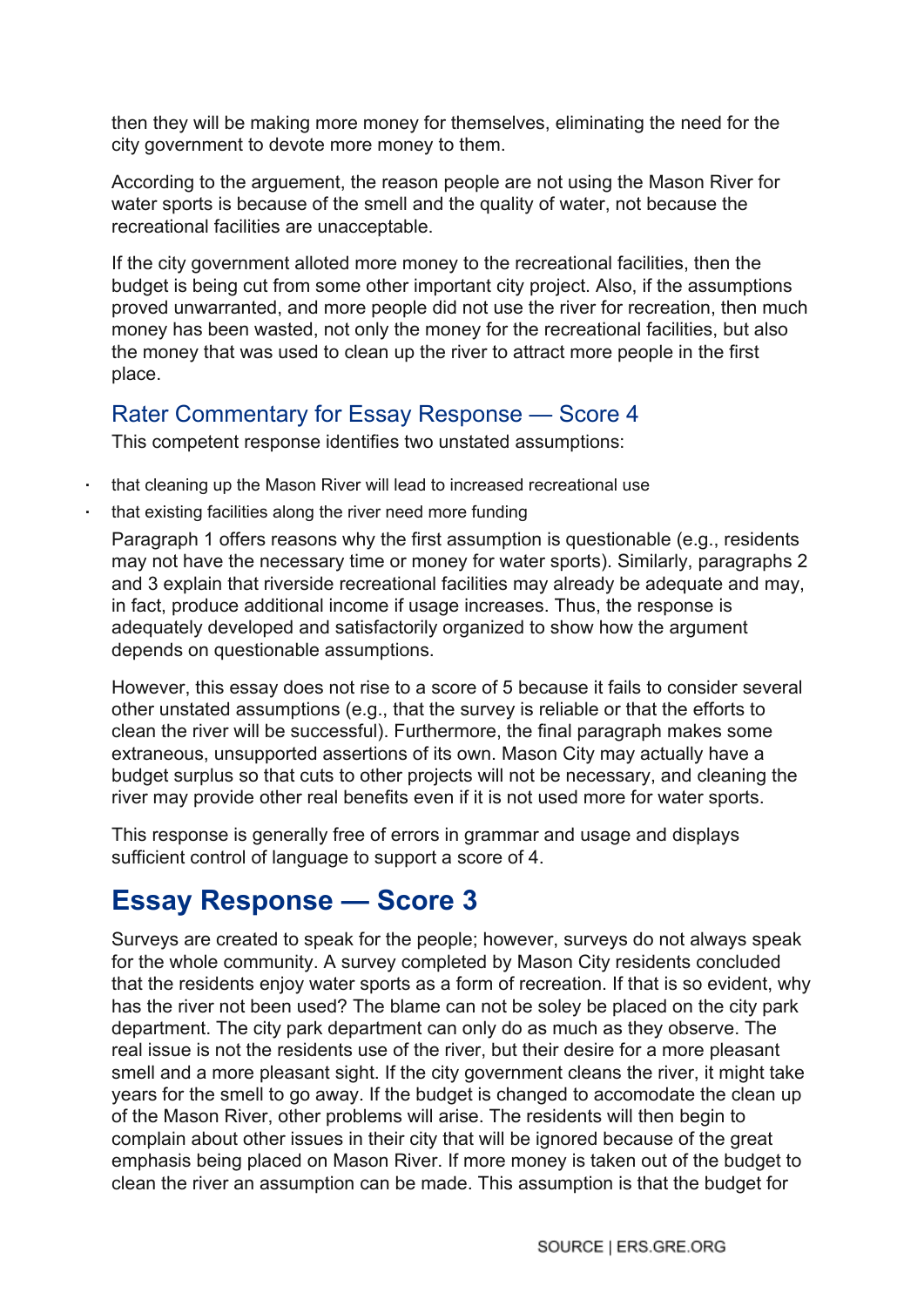another part of cit maintenance or building will be tapped into to. In addition, to the budget being used to clean up Mason River, it will also be allocated in increasing riverside recreational facilites. The government is trying to appease its residents, and one can warrant that the role of the government is to please the people. There are many assumptions being made; however, the government can not make the assumption that people want the river to be cleaned so that they can use it for recreational water activities. The government has to realize the long term effects that their decision will have on the monetary value of their budget.

### Rater Commentary for Essay Response — Score 3

Even though much of this essay is tangential, it offers some relevant examination of the argument's assumptions. The early sentences mention a questionable assumption (that the survey results are reliable) but do not explain how the survey might have been flawed. Then the response drifts to irrelevant matters — a defense of the city park department, a prediction of budget problems and the problem of pleasing city residents.

Some statements even introduce unwarranted assumptions that are not part of the original argument (e.g., "The residents will then begin to complain about other issues" and "This assumption is that the budget for another part of city maintenance or building will be tapped into"). Near the end, the response does correctly note that city government should not assume that residents want to use the river for recreation. Hence, the proposal to increase funding for riverside recreational facilities may not be justified.

In summary, the language in this response is reasonably clear, but its examination of unstated assumptions remains limited and therefore earns a score of 3.

# **Essay Response — Score 2**

This statement looks like logical, but there are some wrong sentences in it which is not logical.

First, this statement mentions raking water sports as their favorite recreational activities at the first sentence. However, it seems to have a ralation between the first sentence and the setence which mentions that increase the quality of the river's water and the river's smell. This is a wrong cause and result to solve the problem.

Second, as a reponse to the complaints from residents, the state plan to clean up the river. As a result, the state expects that water sports will increase. When you look at two sentences, the result is not appropriate for the cause.

Third, the last statement is the conclusion. However, even though residents rank water sports, the city government might devote the budget to another issue. This statement is also a wrong cause and result.

In summary, the statement is not logical because there are some errors in it. The supporting setences are not strong enough to support this issue.